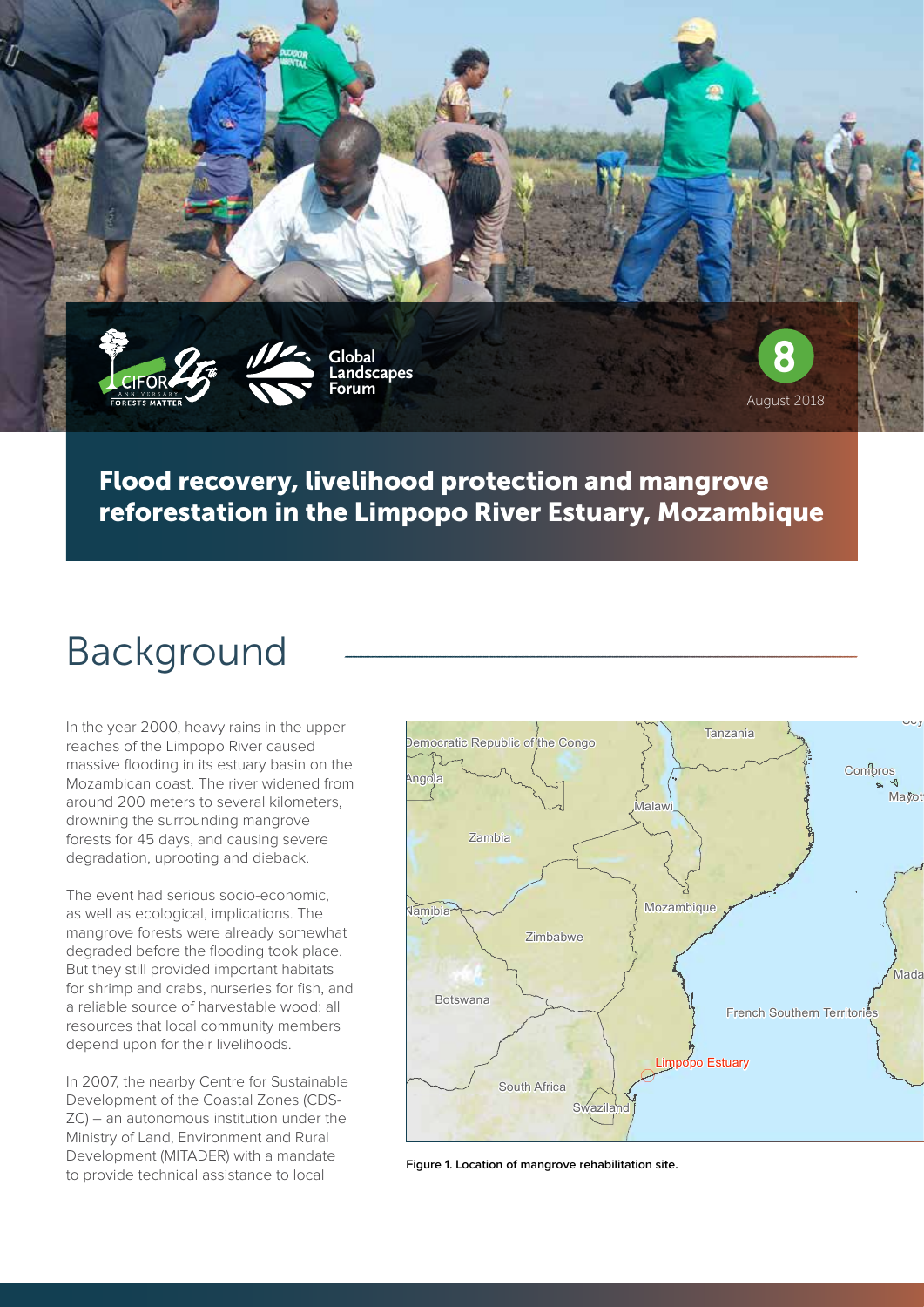communities and promote conservation – came to Limpopo to conduct a socio-economic study of the area, and met with community members. Within this forum, Vasco Mula, a leader in the Zongoene village, expressed interest on behalf of his community in gaining support to restore and manage the mangrove ecosystem, in order to regain lost livelihoods.

# $\sum_{j=1}^{n}$

Before, the river was deserted. But now, in the places where there is new mangrove cover, it's more sheltered, and it's good for the fisheries. We catch lots of fish, crabs and shrimps there now. So the community sees it as a very valuable project."

– Agostinho Nhanzimo Community Leader, Limpopo Estuary, Mozambique

#### Taking action

So, CDS-CZ began baseline mapping of mangroves in 2008. They then gathered an initial action team, including Provincial Directorate of Agriculture staff and 59 community members from the local Mahielene village, to restore the channels that, before the flooding, had connected the forests with the ebbs and flows of the tide.

Next, in 2010, community members led the establishment of a mangrove nursery. CDS-CZ supported the group by providing training on nursery and replantation techniques, and resources such as watering cans, plastic pots, machetes, hoes, buckets and boots. The nursery cultivated six varieties of mangroves, and produced a total of 168,367 seedlings by 2013.

Replanting also began in 2010. Planting campaigns were used as a way to pique wider community interest in the work. Around 200 community members participated in several campaigns; as an incentive, each participant received 60 Meticais (US\$2) for every 120 seedlings they planted.

Ten community members were also employed in paid roles – which persist to this day – to do the daily work of tending to the nursery, conducting replanting, monitoring the tidal channels, and protecting seedlings from grazing animals such as crabs.

CDS-CZ also helped introduce a number of livelihoodgenerating activities, such as crab fattening, tilapia farming and mangrove honey production. This helped community members to shift from activities like timber harvesting and cattle grazing in the areas that were being reforested and conserved, towards more sustainable practices, says Henriques Balidy, ecologist and CDS-CZ's Head of Distribution. Community members ultimately imposed a ban on forest product extraction in the reforestation zone, says Salomão Bandeira, a marine botanist at Eduardo Mondlane University in Maputo, which reflects their commitment to the project's advancement.



**Photo 1. Replanted mangroves in the Limpopo Estuary.**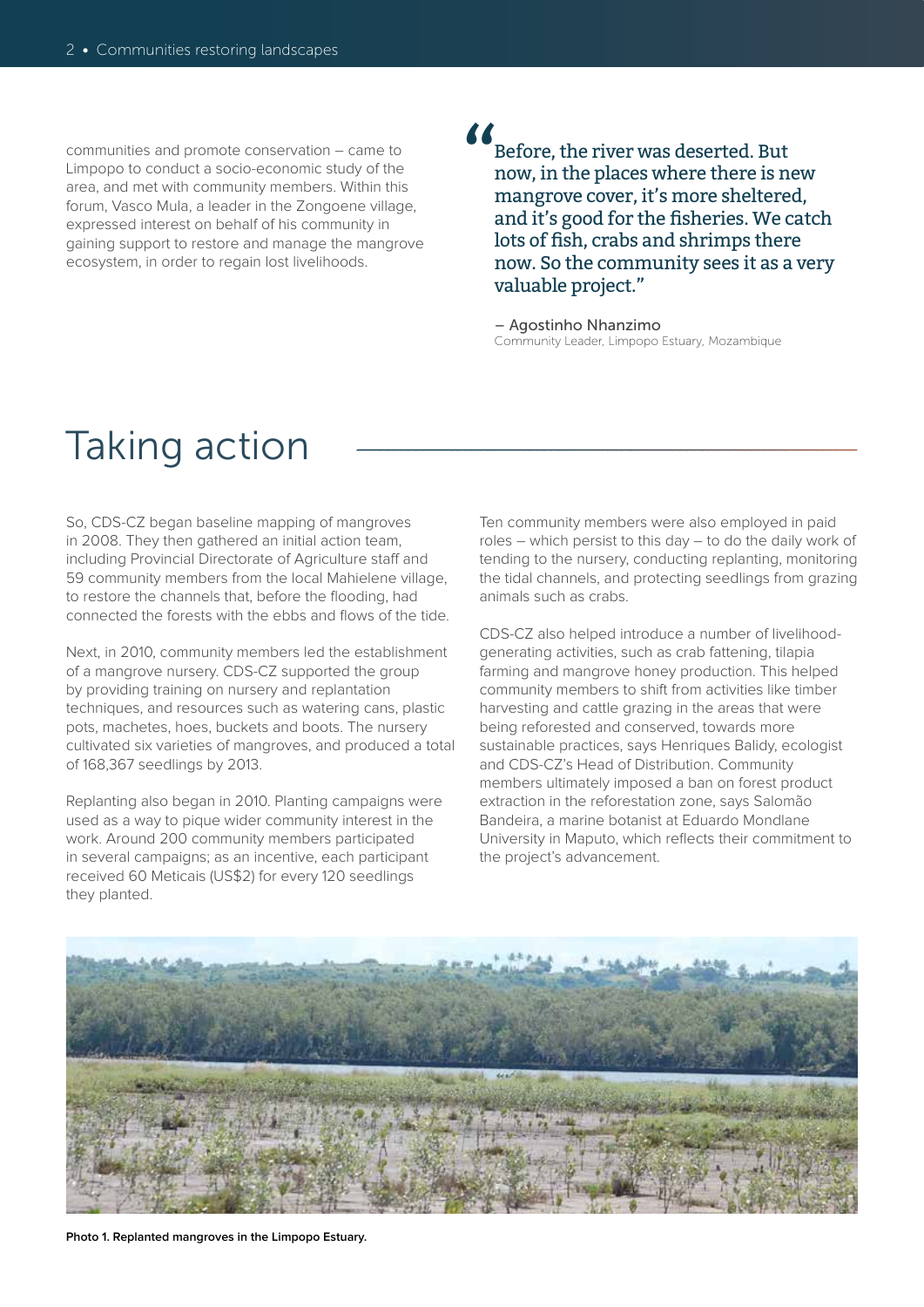#### Perspectives on success

By 2013, 100 hectares had been reforested. Then, another serious flood inundated the estuary. It impacted the reforestation effort by killing seedlings of below a metre in height, but the impacts were not as serious for the region as the 2000 floods.

Agostinho Nhanzimo, a community leader in Mahielene, attributes this in part to the reforestation effort. "After the 2000 flood, the area was totally destroyed," he says. "But thanks to this project, when the next big flood came through 12 years later, the forest was already quite developed, we came out a lot better off."

He says that several species of fish that disappeared from the river following the 2000 flood have since returned. "Before, the river was deserted," he describes. "But now, in the places where there is new mangrove cover, it's more sheltered, and it's good for the fisheries. We catch lots of fish, crabs and shrimps there now."

"So the community sees it as a very valuable project," says Nhanzimo. Balidy agrees: after experiencing first-hand the devastation of the 2000 flood, and the economic and ecological benefits incurred through restoration, community members "know the value that this ecosystem represents for their lives," he says.

Strong local leadership was key in motivating and mobilising high numbers of community members to participate, adds Balidy. The collaboration between local people, CDS-ZC and other partners in the replanting effort was also particularly effective: "we formed a bond, and created a forum for better understanding of the relation of the community with nature in the estuary and its surroundings."

The majority of participants in the reforestation efforts are women, says Nhanzimo. Why? Due to the scarcity of opportunities to earn an income locally, he explains, the communities' men are often away working in South Africa and other places. "So the women are more vulnerable, because they stay in Limpopo and don't have secure livelihoods."

Most women cultivate subsistence crops on machambas (plots of land) around the estuary. But without healthy mangroves to hold the land together, the machambas are vulnerable to salinization, which tends to inhibit crop growth. Once the women understood these links between healthy mangroves and machamba productivity, "they embraced the project wholeheartedly, and the possibilities it offered for helping the whole community to thrive," says Nhanzimo.

### Challenges

One of the practical challenges for the project, says Balidy, was the threat posed by grazing crabs, which killed off a significant number of mangrove seedlings at the beginning of the replanting effort. The team solved the problem by covering the seedling stems with reeds, and monitoring carefully. Overall, the seedling survival rate was above 74%.

Balidy lists tenure security as an important issue to resolve going forward. The Limpopo Estuary is technically owned by the State, says Bandeira, though in practice local communities have a reasonable amount of control and ownership of the resources within it, and

largely regulate extractive activities such as fishing and timber harvesting. But as the project grows and people invest more time and resources into it, formalizing management and usage rights will be an important step, says Balidy.

Nhanzimo says that finding sustainable financing is a continual challenge. The project has been supported by a number of donors over the years, but funding flows can be irregular, which doesn't fit well with ongoing work that needs to be done on a daily basis. "We can't have people doing the work now, and then not getting paid until much later on," he says.